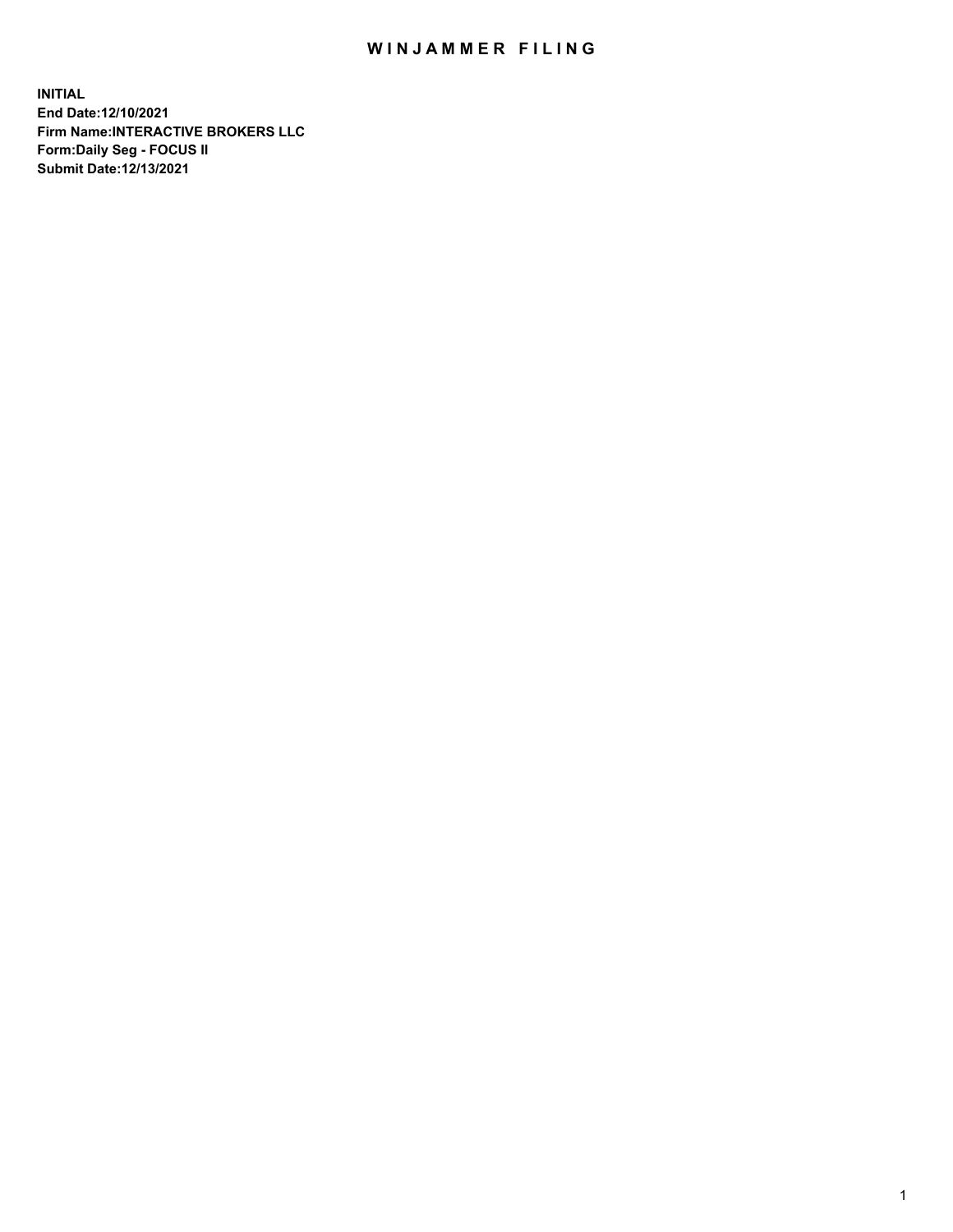**INITIAL End Date:12/10/2021 Firm Name:INTERACTIVE BROKERS LLC Form:Daily Seg - FOCUS II Submit Date:12/13/2021 Daily Segregation - Cover Page**

| Name of Company                                                                                                                                                                                                                                                                                                                | <b>INTERACTIVE BROKERS LLC</b>                                              |
|--------------------------------------------------------------------------------------------------------------------------------------------------------------------------------------------------------------------------------------------------------------------------------------------------------------------------------|-----------------------------------------------------------------------------|
| <b>Contact Name</b>                                                                                                                                                                                                                                                                                                            | James Menicucci                                                             |
| <b>Contact Phone Number</b>                                                                                                                                                                                                                                                                                                    | 203-618-8085                                                                |
| <b>Contact Email Address</b>                                                                                                                                                                                                                                                                                                   | jmenicucci@interactivebrokers.c<br>om                                       |
| FCM's Customer Segregated Funds Residual Interest Target (choose one):<br>a. Minimum dollar amount: ; or<br>b. Minimum percentage of customer segregated funds required:% ; or<br>c. Dollar amount range between: and; or<br>d. Percentage range of customer segregated funds required between:% and%.                         | <u>0</u><br>$\overline{\mathbf{0}}$<br>155,000,000 245,000,000<br><u>00</u> |
| FCM's Customer Secured Amount Funds Residual Interest Target (choose one):<br>a. Minimum dollar amount: : or<br>b. Minimum percentage of customer secured funds required:%; or<br>c. Dollar amount range between: and; or<br>d. Percentage range of customer secured funds required between:% and%.                            | $\frac{0}{0}$<br>80,000,000 120,000,000<br><u>00</u>                        |
| FCM's Cleared Swaps Customer Collateral Residual Interest Target (choose one):<br>a. Minimum dollar amount: ; or<br>b. Minimum percentage of cleared swaps customer collateral required:% ; or<br>c. Dollar amount range between: and; or<br>d. Percentage range of cleared swaps customer collateral required between:% and%. | $\frac{0}{0}$<br>$\underline{0}$ $\underline{0}$<br>0 <sub>0</sub>          |

Attach supporting documents CH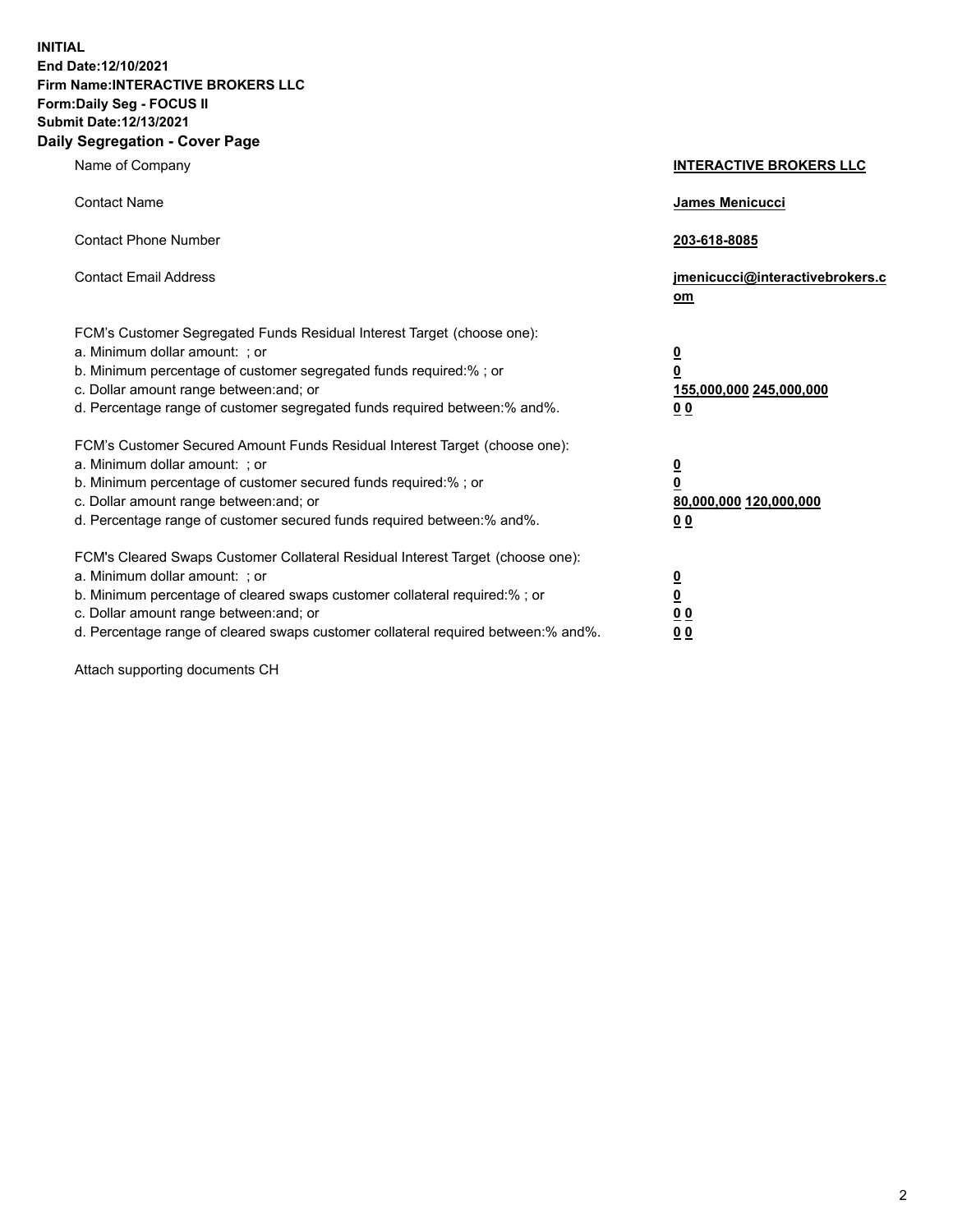## **INITIAL End Date:12/10/2021 Firm Name:INTERACTIVE BROKERS LLC Form:Daily Seg - FOCUS II Submit Date:12/13/2021 Daily Segregation - Secured Amounts**

| Daily Segregation - Secured Amounts                                                         |                                                                                                                                                                                                                                                                                                                                                                                                                                                                                                                                                                                                                                                                                                                                                                                                                                                                                                                                                                                                                                                                                                                                                                                                                                                                                       |
|---------------------------------------------------------------------------------------------|---------------------------------------------------------------------------------------------------------------------------------------------------------------------------------------------------------------------------------------------------------------------------------------------------------------------------------------------------------------------------------------------------------------------------------------------------------------------------------------------------------------------------------------------------------------------------------------------------------------------------------------------------------------------------------------------------------------------------------------------------------------------------------------------------------------------------------------------------------------------------------------------------------------------------------------------------------------------------------------------------------------------------------------------------------------------------------------------------------------------------------------------------------------------------------------------------------------------------------------------------------------------------------------|
| Foreign Futures and Foreign Options Secured Amounts                                         |                                                                                                                                                                                                                                                                                                                                                                                                                                                                                                                                                                                                                                                                                                                                                                                                                                                                                                                                                                                                                                                                                                                                                                                                                                                                                       |
| Amount required to be set aside pursuant to law, rule or regulation of a foreign            | $0$ [7305]                                                                                                                                                                                                                                                                                                                                                                                                                                                                                                                                                                                                                                                                                                                                                                                                                                                                                                                                                                                                                                                                                                                                                                                                                                                                            |
| government or a rule of a self-regulatory organization authorized thereunder                |                                                                                                                                                                                                                                                                                                                                                                                                                                                                                                                                                                                                                                                                                                                                                                                                                                                                                                                                                                                                                                                                                                                                                                                                                                                                                       |
| Net ledger balance - Foreign Futures and Foreign Option Trading - All Customers             |                                                                                                                                                                                                                                                                                                                                                                                                                                                                                                                                                                                                                                                                                                                                                                                                                                                                                                                                                                                                                                                                                                                                                                                                                                                                                       |
| A. Cash                                                                                     | 485,803,633 [7315]                                                                                                                                                                                                                                                                                                                                                                                                                                                                                                                                                                                                                                                                                                                                                                                                                                                                                                                                                                                                                                                                                                                                                                                                                                                                    |
| B. Securities (at market)                                                                   | $0$ [7317]                                                                                                                                                                                                                                                                                                                                                                                                                                                                                                                                                                                                                                                                                                                                                                                                                                                                                                                                                                                                                                                                                                                                                                                                                                                                            |
| Net unrealized profit (loss) in open futures contracts traded on a foreign board of trade   | 9,467,225 [7325]                                                                                                                                                                                                                                                                                                                                                                                                                                                                                                                                                                                                                                                                                                                                                                                                                                                                                                                                                                                                                                                                                                                                                                                                                                                                      |
| Exchange traded options                                                                     |                                                                                                                                                                                                                                                                                                                                                                                                                                                                                                                                                                                                                                                                                                                                                                                                                                                                                                                                                                                                                                                                                                                                                                                                                                                                                       |
| a. Market value of open option contracts purchased on a foreign board of trade              | 120,693 [7335]                                                                                                                                                                                                                                                                                                                                                                                                                                                                                                                                                                                                                                                                                                                                                                                                                                                                                                                                                                                                                                                                                                                                                                                                                                                                        |
| b. Market value of open contracts granted (sold) on a foreign board of trade                | -375 <sub>[7337]</sub>                                                                                                                                                                                                                                                                                                                                                                                                                                                                                                                                                                                                                                                                                                                                                                                                                                                                                                                                                                                                                                                                                                                                                                                                                                                                |
| Net equity (deficit) (add lines 1. 2. and 3.)                                               | 495,391,176 [7345]                                                                                                                                                                                                                                                                                                                                                                                                                                                                                                                                                                                                                                                                                                                                                                                                                                                                                                                                                                                                                                                                                                                                                                                                                                                                    |
| Account liquidating to a deficit and account with a debit balances - gross amount           | 3,414 [7351]                                                                                                                                                                                                                                                                                                                                                                                                                                                                                                                                                                                                                                                                                                                                                                                                                                                                                                                                                                                                                                                                                                                                                                                                                                                                          |
| Less: amount offset by customer owned securities                                            | 0 [7352] 3,414 [7354]                                                                                                                                                                                                                                                                                                                                                                                                                                                                                                                                                                                                                                                                                                                                                                                                                                                                                                                                                                                                                                                                                                                                                                                                                                                                 |
| Amount required to be set aside as the secured amount - Net Liquidating Equity              | 495,394,590 [7355]                                                                                                                                                                                                                                                                                                                                                                                                                                                                                                                                                                                                                                                                                                                                                                                                                                                                                                                                                                                                                                                                                                                                                                                                                                                                    |
| Method (add lines 4 and 5)                                                                  |                                                                                                                                                                                                                                                                                                                                                                                                                                                                                                                                                                                                                                                                                                                                                                                                                                                                                                                                                                                                                                                                                                                                                                                                                                                                                       |
| Greater of amount required to be set aside pursuant to foreign jurisdiction (above) or line | 495,394,590 [7360]                                                                                                                                                                                                                                                                                                                                                                                                                                                                                                                                                                                                                                                                                                                                                                                                                                                                                                                                                                                                                                                                                                                                                                                                                                                                    |
| 6.                                                                                          |                                                                                                                                                                                                                                                                                                                                                                                                                                                                                                                                                                                                                                                                                                                                                                                                                                                                                                                                                                                                                                                                                                                                                                                                                                                                                       |
| FUNDS DEPOSITED IN SEPARATE REGULATION 30.7 ACCOUNTS                                        |                                                                                                                                                                                                                                                                                                                                                                                                                                                                                                                                                                                                                                                                                                                                                                                                                                                                                                                                                                                                                                                                                                                                                                                                                                                                                       |
|                                                                                             |                                                                                                                                                                                                                                                                                                                                                                                                                                                                                                                                                                                                                                                                                                                                                                                                                                                                                                                                                                                                                                                                                                                                                                                                                                                                                       |
|                                                                                             | 64,618,561 [7500]                                                                                                                                                                                                                                                                                                                                                                                                                                                                                                                                                                                                                                                                                                                                                                                                                                                                                                                                                                                                                                                                                                                                                                                                                                                                     |
| B. Other banks qualified under Regulation 30.7                                              | 0 [7520] 64,618,561 [7530]                                                                                                                                                                                                                                                                                                                                                                                                                                                                                                                                                                                                                                                                                                                                                                                                                                                                                                                                                                                                                                                                                                                                                                                                                                                            |
| <b>Securities</b>                                                                           |                                                                                                                                                                                                                                                                                                                                                                                                                                                                                                                                                                                                                                                                                                                                                                                                                                                                                                                                                                                                                                                                                                                                                                                                                                                                                       |
| A. In safekeeping with banks located in the United States                                   | 270,995,290 [7540]                                                                                                                                                                                                                                                                                                                                                                                                                                                                                                                                                                                                                                                                                                                                                                                                                                                                                                                                                                                                                                                                                                                                                                                                                                                                    |
|                                                                                             | 0 [7560] 270,995,290 [7570]                                                                                                                                                                                                                                                                                                                                                                                                                                                                                                                                                                                                                                                                                                                                                                                                                                                                                                                                                                                                                                                                                                                                                                                                                                                           |
|                                                                                             |                                                                                                                                                                                                                                                                                                                                                                                                                                                                                                                                                                                                                                                                                                                                                                                                                                                                                                                                                                                                                                                                                                                                                                                                                                                                                       |
|                                                                                             | $0$ [7580]                                                                                                                                                                                                                                                                                                                                                                                                                                                                                                                                                                                                                                                                                                                                                                                                                                                                                                                                                                                                                                                                                                                                                                                                                                                                            |
|                                                                                             | $0$ [7590]                                                                                                                                                                                                                                                                                                                                                                                                                                                                                                                                                                                                                                                                                                                                                                                                                                                                                                                                                                                                                                                                                                                                                                                                                                                                            |
|                                                                                             | $0$ [7600]                                                                                                                                                                                                                                                                                                                                                                                                                                                                                                                                                                                                                                                                                                                                                                                                                                                                                                                                                                                                                                                                                                                                                                                                                                                                            |
|                                                                                             | $0$ [7610]                                                                                                                                                                                                                                                                                                                                                                                                                                                                                                                                                                                                                                                                                                                                                                                                                                                                                                                                                                                                                                                                                                                                                                                                                                                                            |
|                                                                                             | 0 [7615] 0 [7620]                                                                                                                                                                                                                                                                                                                                                                                                                                                                                                                                                                                                                                                                                                                                                                                                                                                                                                                                                                                                                                                                                                                                                                                                                                                                     |
|                                                                                             |                                                                                                                                                                                                                                                                                                                                                                                                                                                                                                                                                                                                                                                                                                                                                                                                                                                                                                                                                                                                                                                                                                                                                                                                                                                                                       |
|                                                                                             | $0$ [7640]                                                                                                                                                                                                                                                                                                                                                                                                                                                                                                                                                                                                                                                                                                                                                                                                                                                                                                                                                                                                                                                                                                                                                                                                                                                                            |
|                                                                                             | $0$ [7650]                                                                                                                                                                                                                                                                                                                                                                                                                                                                                                                                                                                                                                                                                                                                                                                                                                                                                                                                                                                                                                                                                                                                                                                                                                                                            |
|                                                                                             | $0$ [7660]                                                                                                                                                                                                                                                                                                                                                                                                                                                                                                                                                                                                                                                                                                                                                                                                                                                                                                                                                                                                                                                                                                                                                                                                                                                                            |
|                                                                                             | $0$ [7670]                                                                                                                                                                                                                                                                                                                                                                                                                                                                                                                                                                                                                                                                                                                                                                                                                                                                                                                                                                                                                                                                                                                                                                                                                                                                            |
|                                                                                             | 0 [7675] 0 [7680]                                                                                                                                                                                                                                                                                                                                                                                                                                                                                                                                                                                                                                                                                                                                                                                                                                                                                                                                                                                                                                                                                                                                                                                                                                                                     |
|                                                                                             |                                                                                                                                                                                                                                                                                                                                                                                                                                                                                                                                                                                                                                                                                                                                                                                                                                                                                                                                                                                                                                                                                                                                                                                                                                                                                       |
|                                                                                             | 268,528,318 [7700]                                                                                                                                                                                                                                                                                                                                                                                                                                                                                                                                                                                                                                                                                                                                                                                                                                                                                                                                                                                                                                                                                                                                                                                                                                                                    |
|                                                                                             | $0$ [7710]                                                                                                                                                                                                                                                                                                                                                                                                                                                                                                                                                                                                                                                                                                                                                                                                                                                                                                                                                                                                                                                                                                                                                                                                                                                                            |
|                                                                                             | 12,945,718 [7720]                                                                                                                                                                                                                                                                                                                                                                                                                                                                                                                                                                                                                                                                                                                                                                                                                                                                                                                                                                                                                                                                                                                                                                                                                                                                     |
|                                                                                             | 120,693 [7730]                                                                                                                                                                                                                                                                                                                                                                                                                                                                                                                                                                                                                                                                                                                                                                                                                                                                                                                                                                                                                                                                                                                                                                                                                                                                        |
|                                                                                             | <mark>-375</mark> [7735] 281,594,354 [7740]                                                                                                                                                                                                                                                                                                                                                                                                                                                                                                                                                                                                                                                                                                                                                                                                                                                                                                                                                                                                                                                                                                                                                                                                                                           |
|                                                                                             | $0$ [7760]                                                                                                                                                                                                                                                                                                                                                                                                                                                                                                                                                                                                                                                                                                                                                                                                                                                                                                                                                                                                                                                                                                                                                                                                                                                                            |
|                                                                                             | $0$ [7765]                                                                                                                                                                                                                                                                                                                                                                                                                                                                                                                                                                                                                                                                                                                                                                                                                                                                                                                                                                                                                                                                                                                                                                                                                                                                            |
|                                                                                             | 617,208,205 [7770]                                                                                                                                                                                                                                                                                                                                                                                                                                                                                                                                                                                                                                                                                                                                                                                                                                                                                                                                                                                                                                                                                                                                                                                                                                                                    |
|                                                                                             | 121,813,615 [7380]                                                                                                                                                                                                                                                                                                                                                                                                                                                                                                                                                                                                                                                                                                                                                                                                                                                                                                                                                                                                                                                                                                                                                                                                                                                                    |
|                                                                                             |                                                                                                                                                                                                                                                                                                                                                                                                                                                                                                                                                                                                                                                                                                                                                                                                                                                                                                                                                                                                                                                                                                                                                                                                                                                                                       |
|                                                                                             | 80,000,000 [7780]                                                                                                                                                                                                                                                                                                                                                                                                                                                                                                                                                                                                                                                                                                                                                                                                                                                                                                                                                                                                                                                                                                                                                                                                                                                                     |
|                                                                                             | 41,813,615 [7785]                                                                                                                                                                                                                                                                                                                                                                                                                                                                                                                                                                                                                                                                                                                                                                                                                                                                                                                                                                                                                                                                                                                                                                                                                                                                     |
|                                                                                             | Cash in banks<br>A. Banks located in the United States<br>B. In safekeeping with other banks qualified under Regulation 30.7<br>Equities with registered futures commission merchants<br>A. Cash<br><b>B.</b> Securities<br>C. Unrealized gain (loss) on open futures contracts<br>D. Value of long option contracts<br>E. Value of short option contracts<br>Amounts held by clearing organizations of foreign boards of trade<br>A. Cash<br><b>B.</b> Securities<br>C. Amount due to (from) clearing organization - daily variation<br>D. Value of long option contracts<br>E. Value of short option contracts<br>Amounts held by members of foreign boards of trade<br>A. Cash<br><b>B.</b> Securities<br>C. Unrealized gain (loss) on open futures contracts<br>D. Value of long option contracts<br>E. Value of short option contracts<br>Amounts with other depositories designated by a foreign board of trade<br>Segregated funds on hand<br>Total funds in separate section 30.7 accounts<br>Excess (deficiency) Set Aside for Secured Amount (subtract line 7 Secured Statement<br>Page 1 from Line 8)<br>Management Target Amount for Excess funds in separate section 30.7 accounts<br>Excess (deficiency) funds in separate 30.7 accounts over (under) Management Target |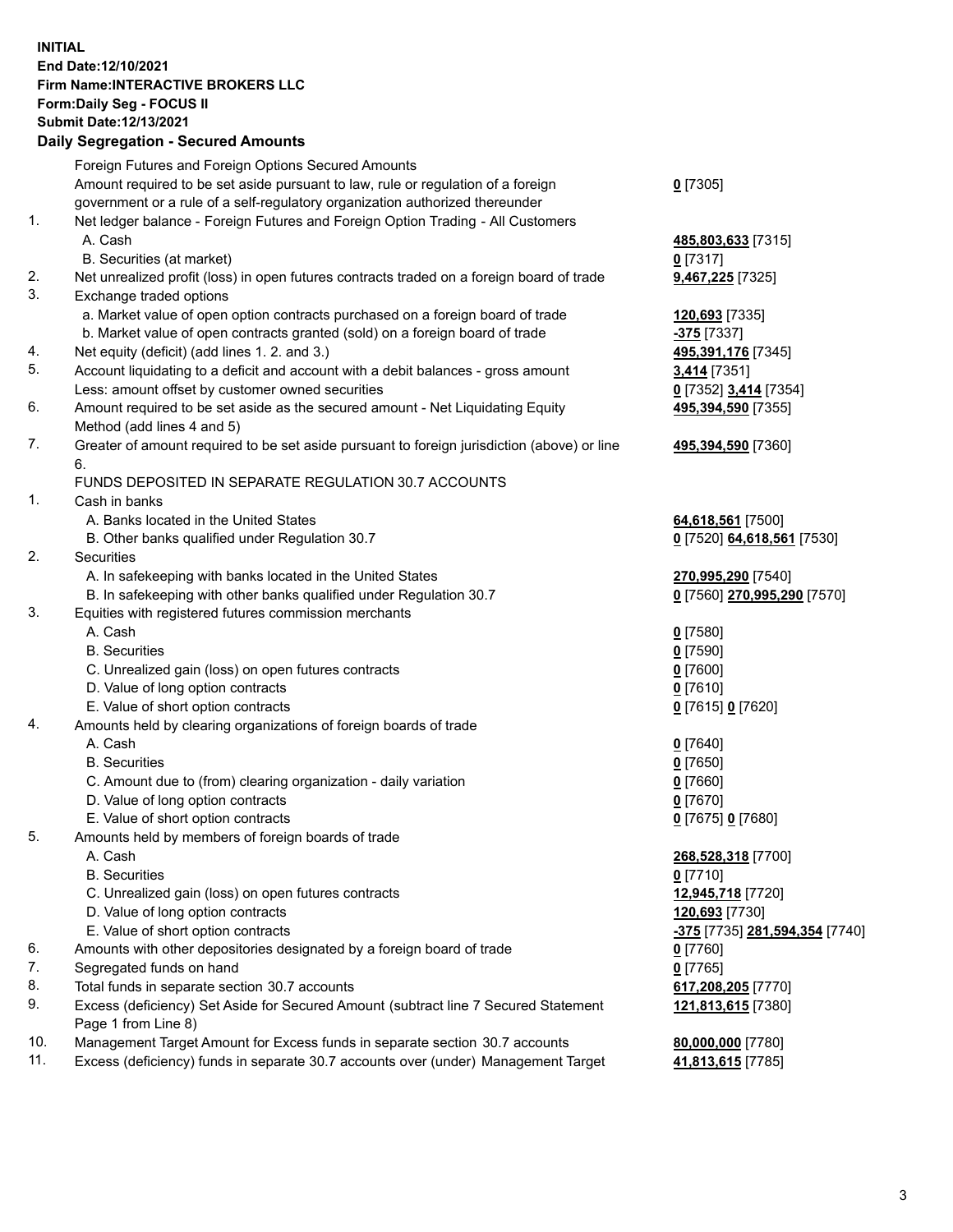**INITIAL End Date:12/10/2021 Firm Name:INTERACTIVE BROKERS LLC Form:Daily Seg - FOCUS II Submit Date:12/13/2021 Daily Segregation - Segregation Statement** SEGREGATION REQUIREMENTS(Section 4d(2) of the CEAct) 1. Net ledger balance A. Cash **7,655,010,921** [7010] B. Securities (at market) **0** [7020] 2. Net unrealized profit (loss) in open futures contracts traded on a contract market **-8,921,626** [7030] 3. Exchange traded options A. Add market value of open option contracts purchased on a contract market **466,212,552** [7032] B. Deduct market value of open option contracts granted (sold) on a contract market **-415,709,193** [7033] 4. Net equity (deficit) (add lines 1, 2 and 3) **7,696,592,654** [7040] 5. Accounts liquidating to a deficit and accounts with debit balances - gross amount **1,051,364** [7045] Less: amount offset by customer securities **0** [7047] **1,051,364** [7050] 6. Amount required to be segregated (add lines 4 and 5) **7,697,644,018** [7060] FUNDS IN SEGREGATED ACCOUNTS 7. Deposited in segregated funds bank accounts A. Cash **1,704,965,864** [7070] B. Securities representing investments of customers' funds (at market) **3,667,435,105** [7080] C. Securities held for particular customers or option customers in lieu of cash (at market) **0** [7090] 8. Margins on deposit with derivatives clearing organizations of contract markets A. Cash **1,985,476,644** [7100] B. Securities representing investments of customers' funds (at market) **579,420,326** [7110] C. Securities held for particular customers or option customers in lieu of cash (at market) **0** [7120] 9. Net settlement from (to) derivatives clearing organizations of contract markets **13,372,444** [7130] 10. Exchange traded options A. Value of open long option contracts **466,212,552** [7132] B. Value of open short option contracts **-415,709,193** [7133] 11. Net equities with other FCMs A. Net liquidating equity **0** [7140] B. Securities representing investments of customers' funds (at market) **0** [7160] C. Securities held for particular customers or option customers in lieu of cash (at market) **0** [7170] 12. Segregated funds on hand **0** [7150] 13. Total amount in segregation (add lines 7 through 12) **8,001,173,742** [7180] 14. Excess (deficiency) funds in segregation (subtract line 6 from line 13) **303,529,724** [7190] 15. Management Target Amount for Excess funds in segregation **155,000,000** [7194] 16. Excess (deficiency) funds in segregation over (under) Management Target Amount **148,529,724** [7198]

Excess